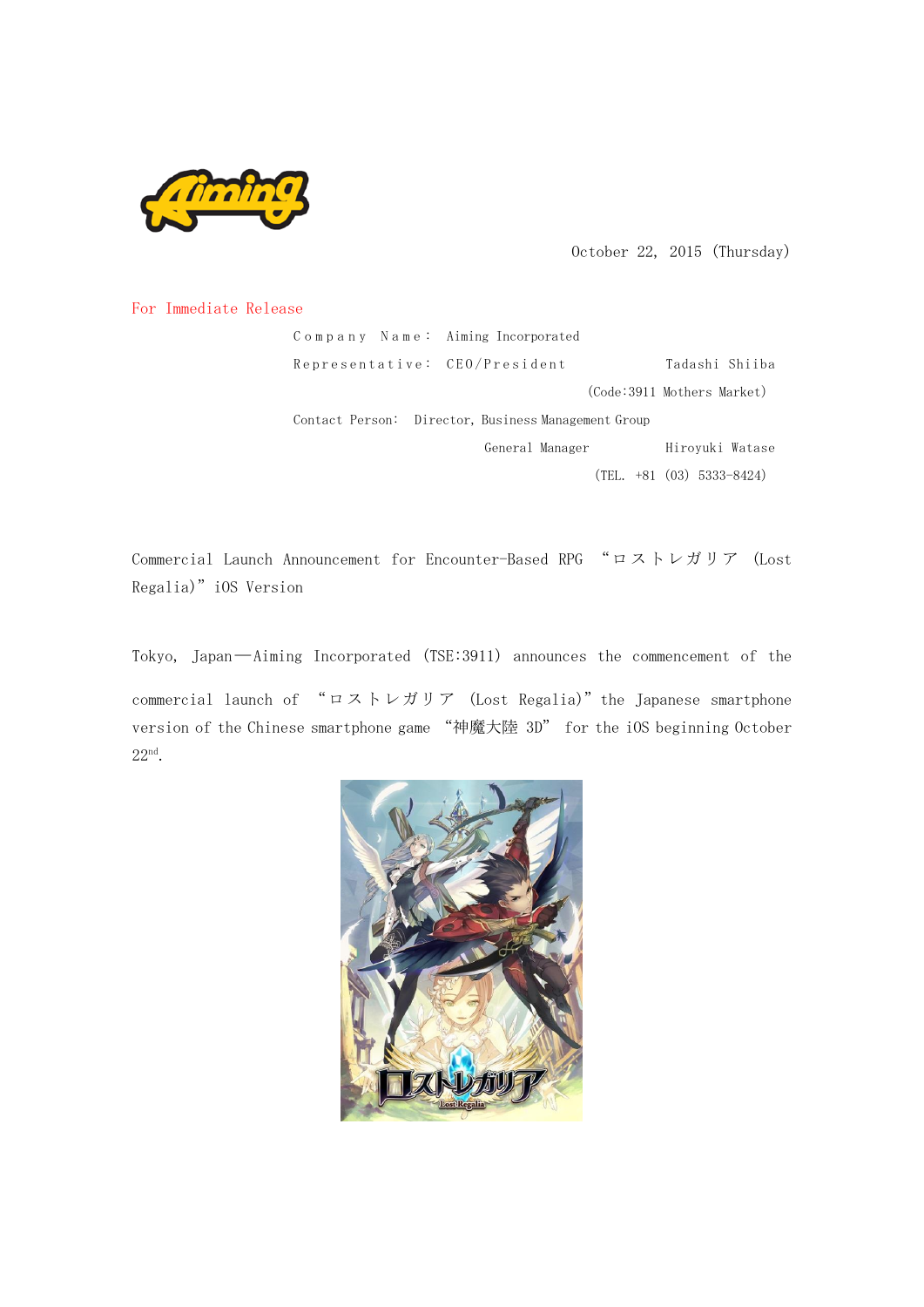Since the commencement of its commercial release, " ロストレガリア (Lost Regalia)"has garnered over 260,000 pre-registered players. (As of Thursday, October 22, 2015)

With full 3D graphics rivaling console games set in a reverie-like world, "ロスト レガリア (Lost Regalia)" is a fantasy RPG where players can play simultaneously with others in real time. Players can select one of five character classes, assemble a random party of up to 5 players and together journey through numerous quests or take on challenges against powerful enemies. "ロストレガリア (Lost Regalia)"also freely enables its players to choose between playing solo, or play strategically in cooperation with friends.

In addition to its simple controls on the smartphone, a fully-loaded help feature complete with an auto-movement function enables lost adventurers to find their way, and a"Mount Pet", another helpful game feature where players can raise their own pet as a crucial partner for adventuring. From new players to experienced ones, anybody can now enjoy "ロストレガリア (Lost Regalia).

 $<$ Game Overview $>$ Title: ロストレガリア (Lost Regalia) Genre: Fantasy RPG Device/OS: iOS 7.0 or higher (iPhone4S or later)/Android 4.0.3 or higher Start of Service: iOS - October 22, 2015 (Thursday) Android - Autumn 2015 (Scheduled) Tentative Pricing: Free-to-play(with options for in-app purchases) Official Website:<http://losrega.com/> (Japanese Only) Official Twitter Page: [https://twitter.com/losrega\\_sp](https://twitter.com/losrega_sp) (Japanese Only) Official Twitter Account: @losrega\_sp Official Hashtag: #ロスレガ Download Page (iOS):<https://itunes.apple.com/jp/app/id1011718101>